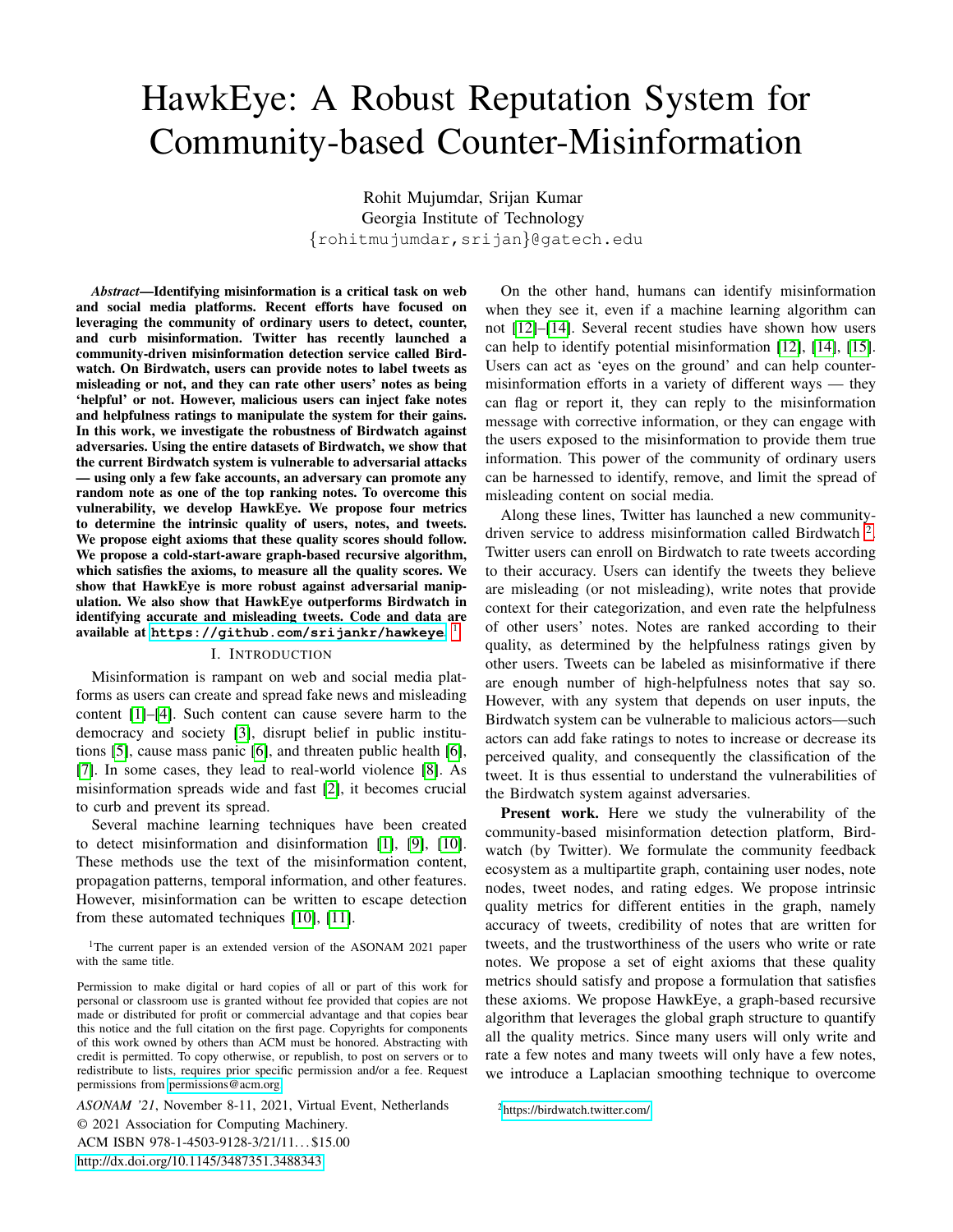this cold-start problem. We posit that HawkEye will be more robust to adversaries.

We answer three research questions:

• Research Question 1: Is Birdwatch vulnerable to adversarial attacks that manipulate note rankings?

• Research Question 2: Is the proposed HawkEye algorithm more robust to attacks?

• Research Question 3: How accurate are the HawkEye and Birdwatch algorithms in identifying misleading tweets?

We compare the Birdwatch and HawkEye models' robustness against an attacker whose goal is to manipulate the ranking of notes. We use Birdwatch's entire dataset to conduct experiments. Through extensive evaluation, we show that the existing reputation algorithm that Birdwatch uses is susceptible to attacks. An attacker can promote any random note's ranking by injecting a few fake ratings. Next, we show that our proposed HawkEye algorithm is more robust against this attack. Furthermore, we show that the HawkEye algorithm performs better than the Birdwatch system in identifying accurate and misleading tweets in both unsupervised and supervised settings.

The code and data are available at [https://github.](https://github.com/srijankr/hawkeye) [com/srijankr/hawkeye](https://github.com/srijankr/hawkeye).

## II. RELATED WORK

In this section, we introduce the relevant related works.

Community-based misinformation detection. A community's role in combating misinformation online as large-scale fact-checkers has been studied recently [\[16\]](#page-7-14)–[\[18\]](#page-7-15). Others describe how crowd-sourced expertise can act as weak supervision for automated misinformation detection systems [\[19\]](#page-7-16), [\[20\]](#page-7-17) or in augmenting machine learning driven fact-checking [\[21\]](#page-7-18), [\[22\]](#page-7-19).

Other works [\[14\]](#page-7-12), [\[23\]](#page-7-20) provide insight into how misinformation can organically be countered by the crowd by amplifying the voices of professional fact-checkers, who often have limited reach.

Graph-based reputation systems. Graphs have been used to build reputation systems to detect malicious users and unwanted behavior, such as fake reviewers [\[24\]](#page-7-21)–[\[26\]](#page-7-22), spammers [\[27\]](#page-7-23), auction fraud [\[28\]](#page-7-24), and retweet fraud [\[29\]](#page-7-25). While fraudulent behavior has been studied in crowdsourcing systems [\[30\]](#page-7-26), [\[31\]](#page-7-27), few of them use graphs to build reputation systems for crowdsourced systems. Additionally, no graphbased reputation system exists for the Birdwatch system by Twitter.

## III. BIRDWATCH DESCRIPTION AND DATASET

We describe how Birdwatch works and then its data.<sup>[3](#page-0-0)</sup>

The Birdwatch system relies on users contributing in two ways: notes and ratings. A note is a label given by a user to a tweet, and a rating is a label given by a user to a note. A Birdwatch user writes notes for tweets in their timeline, either

<span id="page-1-0"></span>

Fig. 1: We model the Birdwatch network as a directed multipartite graph.

to label a tweet spreading misinformation as 'misleading' or a tweet not spreading any misinformation as 'not misleading'. Notes can be associated with information where participants can optionally explain why they believe a tweet is misleading, and provide links to relevant sources. We observed that very few users provide such additional information. For the purpose of our experiments, we focus only on the note's binary verdict (misleading or not-misleading) provided to the tweet.

Since users can give wrong notes (i.e. write notes marking a misleading tweet as not-misleading and vice-versa), Birdwatch also allows users to rate the helpfulness of notes written by other users. Users can rate a note as either 'helpful' or 'not helpful'. A user can not rate its own note. These ratings help identify which notes are the most helpful, as judged by other users, and allow Birdwatch to raise the visibility of those found to be the most helpful by many users. A *Note Helpfulness Ratio* is computed for each note as the proportion of ratings that say the note is helpful. Birdwatch develops a reputation system such that the notes which have at least 5 ratings and a note helpfulness ratio of at least 0.84 are deemed to be 'Currently Rated Helpful' (CRH). Among these, the top 5 notes, ranked according to their helpfulness ratio, are deemed to be the most credible and are most prominently displayed on the Birdwatch site next to tweets.

Dataset. We downloaded all the notes and ratings data made publicly available by Birdwatch. The data used for our experiments ranges from January 23, 2021 (when this feature was introduced) to April 13, 2021. This dataset contains a total number of 6,271 Birdwatch notes, given by 1472 users, to 4,900 tweets. A total of 17,682 ratings were given to notes by 1,368 users. A total of 1,895 users are present in the dataset. Each of the 4,900 tweets has at least one note written, and 3,445 notes have at least one rating.

Multipartite Graph. We model the Birdwatch data as a directed multipartite graph between users, notes, and tweets as shown in Figure [1.](#page-1-0) We define the Birdwatch graph  $G = \{U, \mathcal{N}, \mathcal{R}, \mathcal{T}\}\$ as a directed multi-partite graph where  $\{\mathcal{U}, \mathcal{N}, \mathcal{R}, \mathcal{T}\}\$  represent the set of all users, notes, ratings and tweets, respectively. A user  $u \in \mathcal{U}$  writes note  $n \in \mathcal{N}$  or rates note  $n \in \mathcal{N}$ . Every note  $n \in \mathcal{N}$  is written for a tweet  $t \in \mathcal{T}$ , and every rating  $r \in \mathcal{R}$  is given for a note. There may be notes with no ratings. All tweets in the dataset have at least one note. A users can either write notes, rate notes, or do both.

<sup>&</sup>lt;sup>3</sup>As Birdwatch is an evolving system, some of its aspects may change over time. The description we provide below is the state of the Birdwatch system as of June 10, 2021.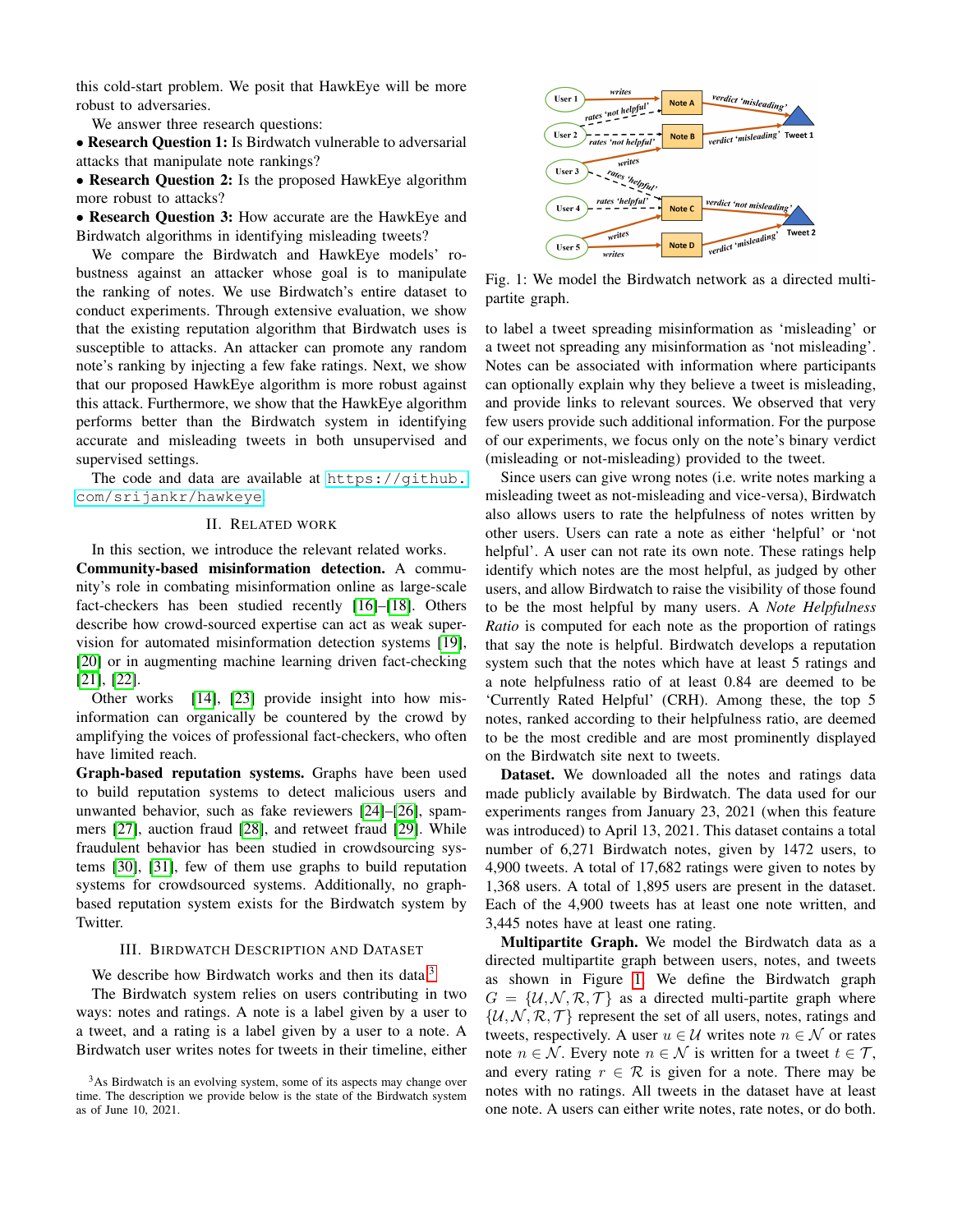We define  $helpfulness(u, n) \in \{-1, 1\} \forall (u, n) \in \mathcal{R}$  as the helpfulness rating given by user  $u$  to note  $n:$  a score of 1 denotes the user rated the note as helpful, and -1 (not helpful) otherwise. Let  $Out<sub>r</sub>(u)$  be the set of all the ratings given by the user u and  $In(n)$  be the set of all the ratings received by note *n*. Then,  $|Out_r(u)|$  and  $|In(n)|$  represent their respective counts. We further define  $In^{+}(n)$  as all the ratings received by note *n* which are 'helpful' and  $In^{-}(n)$  as all the ratings received by note  $n$  which are 'not helpful'.

We further define  $verdict(n, t) \in \{-1, 1\}$  as the note n's classification of the 'misleadingness' of the tweet  $t$ . A score of -1 (negative verdict) denotes that the user giving the note believes the tweet is potentially misleading or spreading false information. A score of 1 (positive verdict) denotes that the tweet is not misleading.

Let  $In(t)$  refer to the set of all notes received by tweet t and  $Out_n(u)$  be the set of all notes written by user u. Then,  $|In(t)|$  and  $|Out_n(u)|$  represent their respective counts. We further define  $In^{+}(t)$  as all the 'not misleading' notes received by tweet t and  $In^{-}(t)$  as all the 'misleading' notes received by tweet  $t$ .

*Definition 1. [Identical Egonetworks for notes]* : Two notes  $n_1$  (given to tweet  $t_1$ ) and  $n_2$  (given to tweet  $t_2$ ) have identical egonetworks if  $|In(n_1)| = |In(n_2)|$  and there exists a one-to-one mapping  $h : In(n_1) \rightarrow In(n_2)$  such that  $helpfulness(u, n_1) = helpfulness(h(u), n_2) \forall (u, n_1) \in$  $In(n_1)$  and  $verdict(n_1, t_1) = verdict(n_2, t_2)$ .

*Definition 2. [Identical Egonetworks for tweets]* : Two tweets  $t_1$  and  $t_2$  have identical egonetworks if  $|In(t_1)| =$  $|In(t_2)|$  and there exists a one-to-one mapping  $h: In(t_1) \rightarrow$  $In(t_2)$  such that  $verdict(n, t_1) = verdict(h(n), t_2) \forall (n, t_1) \in$  $In(t_1).$ 

## IV. HAWKEYE METRIC FORMULATION

We propose that users, notes, and tweets have (unknown) intrinsic scores that quantify their quality: user trust, note credibility, and tweet accuracy. In doing so, we take inspiration from relevant prior works [\[24\]](#page-7-21), [\[26\]](#page-7-22). These scores are unknown apriori, but essential to formulate and quantify. We formally define these quality metrics below.

• User Trustworthiness in Writing Notes: Users vary in terms of how trustworthy they are when they are writing a note. Trustworthy users should ideally write a 'misleading' note to a ground-truth misinformation tweet and a 'nonmisleading' note to a ground-truth accurate tweet. However, untrustworthy users can aim to do the opposite, with the goal of misguiding the audience — their note can lead to an accurate tweet being flagged for deletion, while keeping an inaccurate tweet in circulation. We define a metric called 'User Trustworthiness in Writing' a note as  $TW(u)$  to quantify the expected quality of notes written by a user  $u$ . This scalar score lies between -1 and +1 (both inclusive) — a score of 1 denotes a user who always writes credible notes, while -1 means the opposite.

• User Trustworthiness in Rating Notes: A user who is trustworthy in writing notes may not necessarily be trustworthy when it comes to rating notes. For example, malicious users may write credible notes but may manipulate the ratings of note written by others — they may assign high helpfulness ratings to low quality notes, so that others may believe that the notes are high quality. Simultaneously, they may give groundtruth high quality notes a low rating.

Hence, we need a separate trustworthiness score for users in rating notes. We posit that users vary in terms of how trustworthy they are when they rate the quality of notes written by other users.

We define a metric called 'Trustworthiness in Rating'  $TR(u)$  to quantify a user u's expected trust in giving accurate ratings. This value lies between 0 and 1 (both inclusive), where higher values indicate higher trustworthiness.

• Note Credibility: As mentioned previously, in order to manipulate rankings, users can write low (high) scoring notes for high (low) quality tweets. While a user's writing trustworthiness measures the average quality of the user across all the notes she has written, the purpose of the Note Credibility score is to measure the quality of each individual note. The need to tease apart user's trustworthiness in writing from note's credibility arises from the fact that even a generally trustworthy (untrustworthy) user may sometimes write low (high) credibility note. Clearly, the same metric can not be used to quantify the quality of both users and notes. Therefore, the note credibility score  $NC(n)$  is a score that lies between -1 and +1 (both inclusive).

• Tweet Accuracy : The Birdwatch system has been primarily built to identify tweets which could be misleading. Naturally, not all tweets are accurate. We define a metric called 'accuracy' to measure how correct its content is. The accuracy of a tweet is a number lying between -1 and +1 (both inclusive), where  $-1$  denotes a tweet of the lowest accuracy and  $+1$ denotes a note of the highest accuracy. Note that while the ground-truth of a tweet is either  $-1$  (false tweet) or  $+1$  (true tweet), our metric gives a score in the entire range of -1 to +1 to quantify the model's confidence in its label.

Having established the intrinsic quality scores of all the entities with ego networks, we can create qualitative definitions of ego networks, inspired from relevant prior work [\[24\]](#page-7-21).

*Definition 3. [Identically Credible Egonetworks for tweets]:* We say that two tweets  $t_1$  and  $t_2$  have identically credible egonetworks if  $|In(t_1)| = |In(t_2)|$  and there exists a oneto-one mapping  $h: In(t_1) \to In(t_2)$  such that  $NC(n_1) =$  $NC(h(n_1))\forall (n_1, t) \in In(t_1).$ 

*Definition 4. [Identically Trustworthy Egonetworks for notes]*: We say that two notes  $n_1$  (written by  $u_1$ ) and  $n_2$ (written by  $u_2$ ) have identically trustworthy writing egonetworks if  $TW(u_1) = TW(u_2)$ . Similarly, two notes  $n_1$  and  $n_2$ have identically trustworthy rating egonetworks if  $|In(n_1)| =$  $|In(n_2)|$  and there exists a one-to-one mapping  $h: In(n_1) \rightarrow$  $In(n_2)$  such that  $TR(u) = TR(h(u)) \forall (u, n_1) \in In(n_1)$ .

Since users, notes, and tweets are interdependent on one another, their quality scores are also recursively interdependent. We propose the following axioms, inspired from relevant prior work [\[24\]](#page-7-21), that establish this inter-dependency and also lay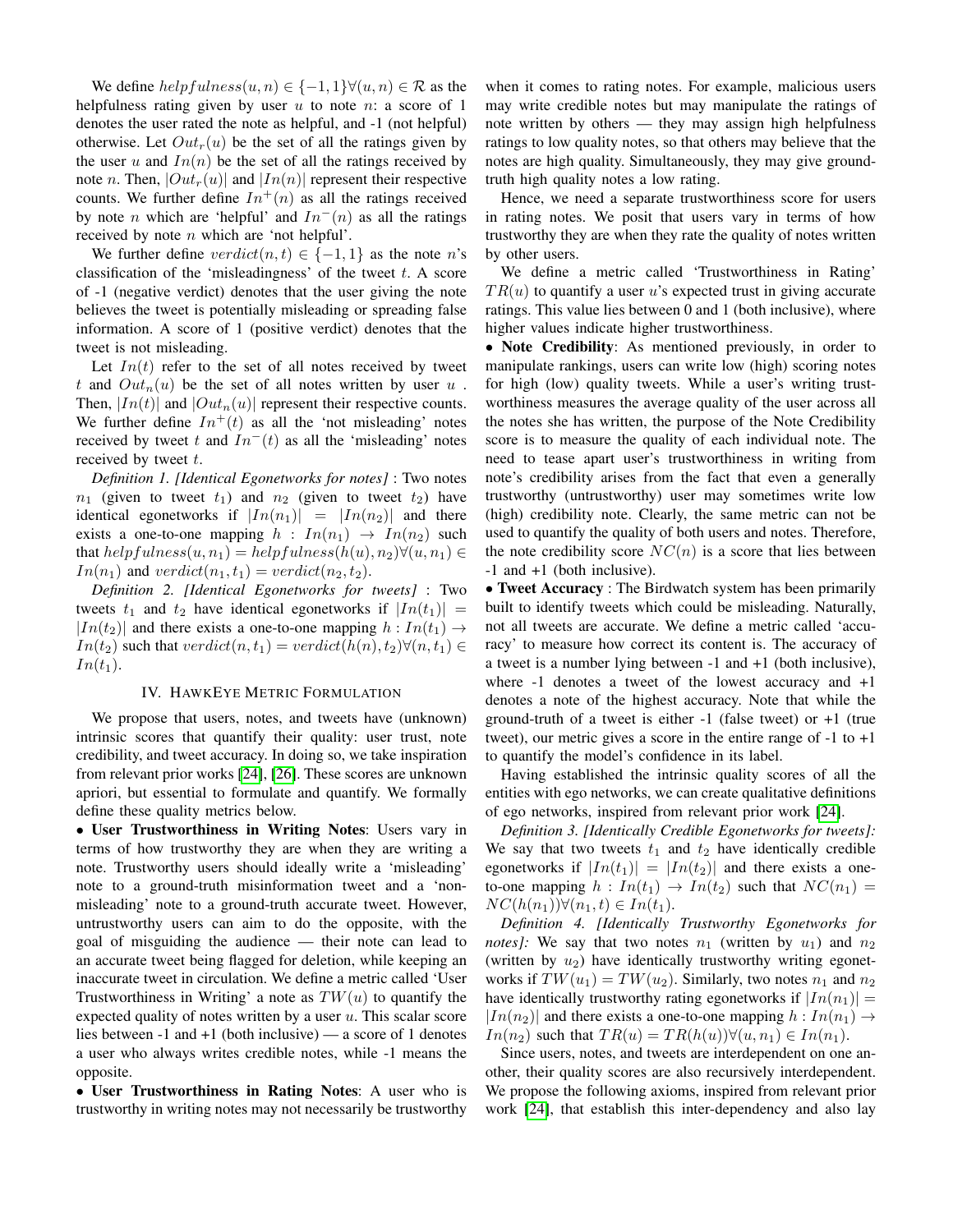ground for the metrics that we would be formulating for each of the quality scores. These axioms assume that all users are benign.

*Axiom 1 (More accurate tweets get positive verdict notes):* If two tweets have identically credible egonetworks and for the first tweet, more notes have positive verdicts ('not misleading') than the second tweet, then the first tweet is more accurate. Formally, if two tweets have a one-to-one mapping  $h: In(t_1) \rightarrow In(t_2)$  such that  $NC(n) = NC(h(n))$  and  $verdict(n, t_1) \geq vertict(h(n), t_2) \forall (n, t_1) \in In(t_1)$  then  $A(t_1) >= A(t_2).$ 

The second axiom defines the relation between a tweet and the credibility of the notes written for it.

*Axiom 2 (More accurate tweets get higher credibility notes with the verdict 'not-misleading'):* If two tweets have identical egonetworks and for the first tweet, the positive verdict ('not misleading') notes have higher credibility than the second tweet and the negative verdict ('misleading') notes have lower credibility than the second tweet, then the first tweet is more accurate. Formally, if two tweets have a one-to-one mapping  $h : In(t_1) \rightarrow In(t_2)$  with  $|verdict(n, t_1)| =$  $|vert( h(n), t_2) |$ , where  $|In(t_1)| = In(t_2)$  such that  $NC(n) \geq NC(h(n))\forall (n, t_1) \in In^+(t_1)$  and  $NC(m) \leq$  $NC(h(m))\forall (m, t_1) \in In^-(t_1)$ , then  $A(t_1) >= A(t_2)$ .

The next four axioms define the different factors that affect the note's credibility. The next axiom defines the relation between note and the ratings it receives.

*Axiom 3 (Notes with higher credibility get more 'helpful' ratings)*: Consider two notes  $n_1$  and  $n_2$  with identically trustworthy rating and writing egonetworks and with equal verdicts to equally accurate tweets  $t_1$  and  $t_2$ . If for the first note, more 'helpful' ratings have been given than the second note, then the first note has higher credibility. Formally, if two notes  $n_1$  and  $n_2$  are such  $TW(u_1) = TW(u_2), A(t_1) = A(t_2),$  $verdict(n_1, t_1) = verdict(n_2, t_2)$ , and if there is a one-to-one mapping  $h: In(n_1) \to In(n_2)$  with  $TR(u) = TR(h(u))$  and  $helpfulness(u, n_1) \geq helpfulness(h(u), n_2) \forall (u, n_1) \in$  $In(n_1)$ , then  $NC(n_1) >= NC(n_2)$ .

The next axioms establishes the relationship between note's credibility and user trustworthiness.

*Axiom 4 (Notes with higher credibility get 'helpful' ratings from more trustworthy users):* Consider two notes  $n_1$  and  $n_2$ with identical and identically trustworthy writing egonetworks and give equal verdicts to equally accurate tweets  $t_1$  and  $t_2$ . If the first note has been rated 'helpful' by users who are more trustworthy in rating notes and 'not helpful' by users who are less trustworthy in rating notes, then the first note has a higher credibility. Formally, if two notes  $n_1$  and  $n_2$  are such  $TW(u_1) = TW(u_2), A(t_1) = A(t_2),$  $verdict(n_1, t_1) = verdict(n_2, t_2), |In(n_1)| = |In(n_2)|$  and if there is a one-to-one mapping  $h : In(n_1) \rightarrow In(n_2)$ with  $helpfulness(u, n_1) = helpfulness(h(u), n_2)$  such that  $TR(u) \geq TR(h(u)) \forall (u, n_1) \in In^+(n_1)$  and  $TR(u) \leq$  $TR(h(u))\forall (u, n_1) \in In^-(n_1)$ , then  $NC(n_1) \geq NC(n_2)$ .

The next axiom looks at who wrote the note and their impact on note's credibility.

*Axiom 5 (Notes with higher credibility are written by users more trustworthy in writing notes):* Consider two notes  $n_1$  and  $n<sub>2</sub>$  with identical and identically trustworthy rating egonetwork and with equal verdicts to equally accurate tweets  $t_1$  and  $t_2$ . The note written by a user with higher trustworthiness in writing notes has higher credibility. Formally, if two notes  $n_1$  and  $n_2$  are such  $TW(u_1) \ge TW(u_2)$ ,  $A(t_1) = A(t_2)$ ,  $verdict(n_1, t_1) = verdict(n_2, t_2)$ , and if there is a one-to-one mapping  $h: In(n_1) \rightarrow In(n_2)$  with  $helpfulness(u, n_1) =$  $helpfulness(h(u), n_2)$  and  $TR(u) = TR(h(u))\forall (u, n_1) \in$  $In(n_1)$ , then  $NC(n_1) \geq NC(n_2)$ .

The next axiom defines the relation between a tweet's accuracy and the note's credibility.

*Axiom 6 (Notes with higher credibility give verdicts closer to tweet accuracy):* Consider two notes  $n_1$  and  $n_2$  written by users  $u_1$  and  $u_2$  respectively, with identically trustworthy rating and writing egonetworks. The note with the verdict closer to the tweet accuracy has higher credibility. Formally, if two notes  $n_1$  and  $n_2$  are such  $TW(u_1) = TW(u_2)$ , if there is a one-to-one mapping  $h: In(n_1) \rightarrow In(n_2)$  with  $helpfulness(u, n_1) = helpfulness(h(u), n_2)$  and  $TR(u) =$  $TR(h(u))\forall (u, n_1) \in In(n_1)$ , if  $|verdict(n_1, t_1) - A(t_1)| \leq$  $|verdict(n_2, t_2) - A(t_2)|$ , then  $NC(n_1) >= NC(n_2)$ .

The next two axioms establish user's trustworthiness. The next axiom defines the relation between users and and the notes written by them.

*Axiom 7 (Users more trustworthy in writing notes write notes with high credibility.):* For two users who have written an equal number of notes, if one's notes have a higher credibility than the credibility of the notes written by the other user, then the former user has higher trustworthiness in writing notes. Formally, if two users have a one-to-one mapping  $h: Out_n(u_1) \to Out_n(u_2)$  such that  $|Out_n(u_1)| =$  $|Out_n(u_2)|$  and  $NC(n) \geq NC(h(n))\forall n \in Out_n(u_1)$ , then  $TW(u_1) >= TW(u_2).$ 

The next axiom defines the relation between users' rating trustworthiness and the ratings that they give.

*Axiom 8 (Users more trustworthy in rating notes give helpfulness ratings scores closer to credibility of notes.):* For two users who have rated an equal number of notes, the user whose notes have ratings closer to their credibility scores is more trustworthy in rating notes. Formally, if two users have a one-to-one mapping  $h: Out_r(u_1) \to Out_r(u_2)$  such that  $|Out_r(u_1)| = |Out_r(u_2)|$  and  $|helpfulness(u_1, n)$  –  $NC(n)| \leq |helpfulness(u_2, h(n)) - NC(h(n))| \forall (u_1, n) \in$  $Out_r(u_1)$ , then  $TR(u_1) >= TR(u_2)$ .

## *A. HawkEye Formulation*

Based on the above axioms, we define the formulation for all quality scores such that they satisfy the axioms. Other ways to define the quality scores which satisfy the axioms are feasible as well, which we will explore in future work. The presently proposed formulation is defined below.

• *Trustworthiness of user in rating notes:* Trustworthiness of a user in rating notes is calculated as the average of the closeness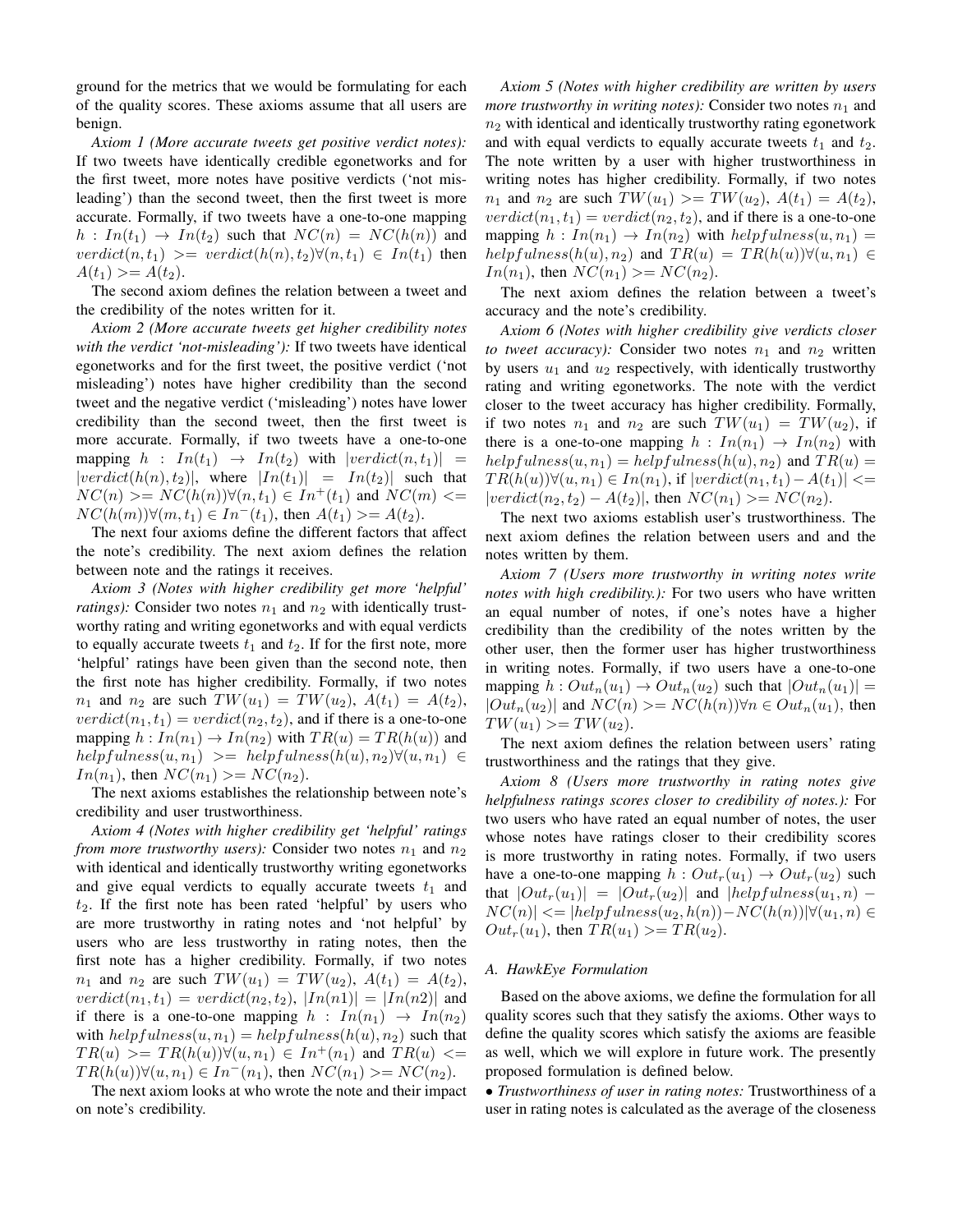between the rating and credibility for all the notes rated by the user. We formulate it as :

$$
TR(u) = \frac{\sum\limits_{(u,n)\in Out_r(u)} \left(1 - \frac{|helpfulness(u,n) - NC(n)|}{2}\right)}{|Out_r(u)|}
$$

where,  $helpfulness(u, n)$  refers to the rating given by user u to note n and  $Out<sub>r</sub>(u)$  refers to all the ratings given by the user.

• *Trustworthiness of user in writing notes:* Trustworthiness of a user in writing notes is calculated as the average of the credibility for all the notes written by the user and is formulated as : P  $n \in Out_n(u)$  $NC(n)$ 

$$
TW(u) = \frac{{^{n\in Out_n(u)}}}{|Out_n(u)|}
$$

where,  $Out_n(u)$  refers to all the notes written by user u and  $Out<sub>t</sub>(u)$  refers to all the tweets written by user u

• *Credibility of a note:* Credibility of a note is calculated as a function (aggregation) of three components. The first component is the weighted average of the (helpfulness) ratings received by a note, where the weight is the trustworthiness of the user rating the notes. The second component is the trustworthiness in writing notes of the user who wrote the note. The third component is the closeness of the note's verdict to the accuracy of the tweet the note is written for. We formulate it as :  $T_{\rm T}$  $(1, 1, 1, 0, 1)$ 

It as : 
$$
\sum_{N} TR(u) \cdot helpfulness(u, n)
$$

$$
NC(n) = \frac{1}{3} \left( \lambda_1 \frac{(u, n) \in In(n)}{|In(n)|} + \lambda_2 TW(u) + \lambda_3 (1 - |A(t) - verdict(n, t)|) \right)
$$

where  $In(n)$  refers to all the ratings received by note n and  $verdict(t)$  refers to the note n's classification for tweet t. We define  $\lambda_1, \lambda_2, \lambda_3 \in [0, 1]$  as constants which can be tuned as hyperparameters.

• *Accuracy of a tweet:* The accuracy of a tweet is calculated as the weighted average of the verdicts written for the tweet, where the weights are the credibilities of the respective notes.

$$
A(t) = \frac{\sum\limits_{(n,t)\in In(t)} NC(n) \cdot verdict(n,t)}{|In(t)|}
$$

where  $In(t)$  refers to all the notes received by tweet t.

It can be verified that the above formulation satisfies the eight axioms presented in the previous subsection. The formal proof is provided in the appendix A. Since the proofs are written without loss of generality we can further claim that that Birdwatch data also satisfies this formulation.

# *B. Addressing the cold start problem*

The cold-start problem refers to when elements in a system have had very little interactions with other items in the system, making it very difficult to measure their true quality because of insufficient information. For Birdwatch, we might face the cold start problem to estimate the credibility of notes (when there are very few ratings given to the note), the accuracy of a tweet (in case it has fewer notes) and the trustworthiness

of users (who have rated or written very few notes) [\[32\]](#page-7-28). For example, it would be wrong to classify an accurate tweet as inaccurate if it only has a couple of notes (by malicious actors) marking it as 'misleading'. Similarly, a user with very few but highly accurate ratings may be a malicious user camouflaging itself or it may be a benign user [\[33\]](#page-8-0), [\[34\]](#page-8-1). Cold start needs to be addressed to distinguish these cases.

We address the cold start issue by adding Laplace smoothing to each of the quality scores. We introduce smoothing parameters  $\alpha_1, \beta_1, \gamma_1, \delta_1$  which are pseudo counts whereas  $\mu_r, \mu_w, \mu_q, \mu_t$  are the prior beliefs or default scores for trustworthiness of new users in rating, trustworthiness of new users in writing, credibility of new notes and accuracy of new tweets, respectively. The smoothing parameters tune the relative importance of prior — the lower (higher) the value of priors, the more (less) the quality scores depend on that component. The resulting equations are:

$$
TR(u) = \frac{\sum_{(u,n) \in Out_r(u)} \left(1 - \frac{|helpfulness(u,n) - NC(n)|}{2}\right) + \alpha_1 \mu_r}{|Out_r(u)| + \alpha_1}
$$
  
\n
$$
TW(u) = \frac{\sum_{n \in Out_n(u)} NC(n) + \beta_1 \mu_w}{|Out_n(u)| + \beta_1}
$$
  
\n
$$
NC(n) = \frac{1}{3} \left(\lambda_1 \frac{(u,n) \in In(n)}{|In(n)| + \gamma_1} + \lambda_2 TW(u) + \lambda_3 (1 - |A(t) - verdict(n, t)|)\right)
$$
  
\n
$$
\frac{\sum_{n \in Out_r(v)} NC(n) \cdot verdict(n, t) + \delta_1 \mu_t}{|In(t)| + \delta_1}
$$
  
\n
$$
A(t) = \frac{(n,t) \in In(t)}{|In(t)| + \delta_1}
$$

With the above formulation that incorporates cold start, if a user has written very few notes, its trustworthiness will be closer to the default beliefs, thus preventing the first few notes from having much impact on its trustworthiness. As the user writes more notes, its trustworthiness score moves towards the average of credibility of notes. The same logic applies to the other metrics as well, where we addressed cold start.

These equations satisfy the axioms as well. The Laplace smoothing terms are constants, so have no impact while proving that the formulation satisfies the axioms.

The HawkEye algorithm. Having formulated the intrinsic metrics above, we now describe how the HawkEye algorithm computes the quality scores.

We initialize the  $TR, TW, NC$  and A scores of all users, notes and tweets to the highest possible value 1. The pseudo counts  $\alpha_1, \beta_1, \gamma_1, \delta_1$  are also initialized to 1 and the priors  $\mu_r, \mu_w, \mu_q, \mu_t$  are set as the mean scores of TR, TW, NC and A respectively. The algorithm updates each of the values iteratively, so let  $TR^t, TW^t, NC^t, A^t$  be vectors representing the trustworthiness in rating of all users, trustworthiness in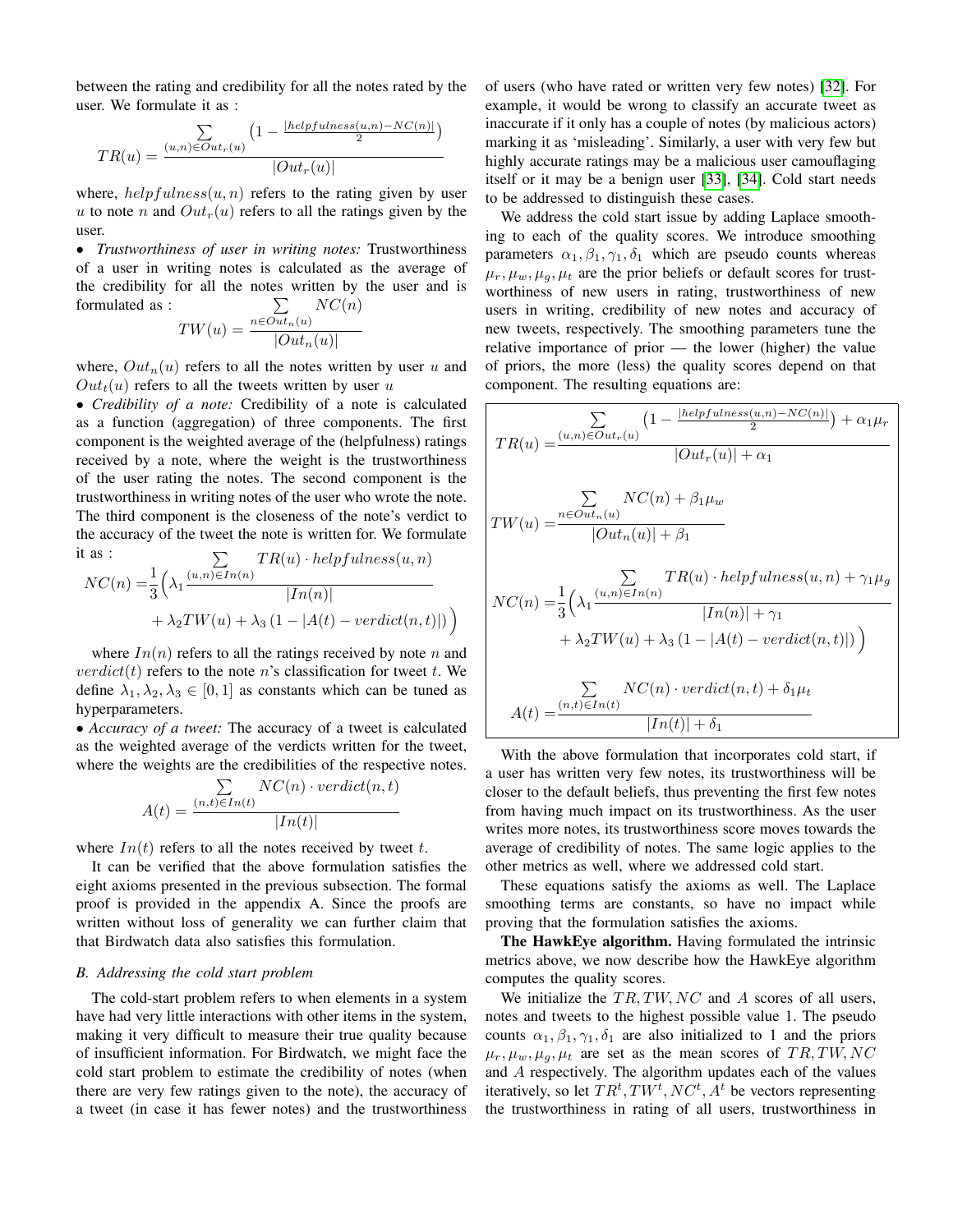writing, credibility of all notes and accuracy of all tweets at the end of iteration  $t$ . We then iteratively update the scores using the above equations. In each iteration, all the scores in an iteration  $t$  are updated using the scores from the previous iteration  $t - 1$ . For example, to calculate  $A<sup>t</sup>$ , we use the  $NC$  calculated in the previous iteration *i.e.*  $NC^{(t-1)}$ . The iterations are done until convergence, i.e., when all scores change minimally in two consecutive iterations, where  $\epsilon$  (= 0.001) is the acceptable error bound.

Ranking notes with the HawkEye metric. Here we explain how the HawkEye metrics can be used to rank notes in Birdwatch. Recall that Birdwatch currently uses the helpfulness ratio measure to rank notes (please refer to the Data Section for details). Following that, in HawkEye, we define notes that receive at least 5 ratings and have a minimum credibility threshold τ as the set of '*most credible notes*'. These notes are ranked according to their credibility.

We posit that this ranking system is more robust against adversarial attacks compared to the current system being used by Birdwatch.

## V. ATTACKER'S GOALS AND CAPABILITIES

The primary goal of the attackers is to manipulate the set of top-ranked notes for a target tweet.

Specifically, the attacker aims to promote a random note (which is not already top-ranked) to be among the top-ranked notes according to the ranking metric. This attack can involve two scenarios. If the size of the set of top-ranked notes is less than k, a the attacker would aim to *insert* the randomly chosen target note in the top-ranked notes set. If the size of the set of top-ranked notes is atleast k, the attacker would *replace* one of the existing top-ranked notes with the target note. We describe the two attacks as insertion and replacement attacks, respectively. To study the most challenging attack setting, we set  $k = 1$ , i.e., the attacker's goal is to make the target note as the topmost ranked note of the tweet. The task for the attacker naturally becomes easier when the value of k is increased.

The attacker has the following capabilities:

• *Account creation:*The attacker can create (multiple) accounts on the Birdwatch platform.

• *Rating notes:* The attacker can give ratings (helpful or not helpful) to existing notes. One account can only rate a note once. The attacker can not write new notes.

• *White box attack:* The attacker has access to the Birdwatch data, which is already publicly available. We also assume that the attacker knows the thresholds being used by the reputation system, which is feasible as Birdwatch's entire code is publicly available.

We quantify a **reputation system's robustness** as follows: *How many accounts does an attacker need to promote a non top-ranked note to become the topmost ranked note?* Higher numbers mean that the reputation system is more robust.

The top ranked note for the HawkEye metric is the note with the highest credibility score and at least 5 ratings. On the other hand, the top ranked note for the existing Birdwatch system would be the note with at least 5 ratings and has the

<span id="page-5-0"></span>

Fig. 2: Adversarial attack comparison for Birdwatch and HawkEye ( $\tau = 0.02$ ) systems.

highest helpfulness ratio among the notes marked as 'currently rated helpful' (CRH).

## VI. EXPERIMENTAL EVALUATION

In this section, we conduct the following experiments:

• Robustness against attack. We evaluate the robustness of Birdwatch and HawkEye against the adversarial attack. Recall that the goal of the attacker is to make a random note the top ranked note.

• Sensitivity to hyperparameter. We evaluate how sensitive HawkEye is to the minimum credibility threshold  $\tau$  parameter. • Misinformation tweet detection. We evaluate how accurate Birdwatch and HawkEye are in classifying tweets as accurate or misleading.

*Experiment details.* The weighing constants  $\lambda_1, \lambda_2$  and  $\lambda_3$ are set to 0.1. In HawkEye, we set  $\tau = 0.02$  and  $\epsilon = 0.001$ .

# *A. Experiment 1: Robustness against attack.*

This experiment answers research questions 1 and 2. We compare the HawkEye metric's robustness against the adversary to the Birdwatch metric's robustness via simulations.

Given a reputation system  $R$ , for every tweet, we randomly select a note  $n$  which is not already a top-ranked note according to R. Then we iteratively add fake accounts, which give fake 'helpful' ratings to note  $n$  and 'not helpful' ratings to notes currently ranked at the top by  $R$ . We find the minimum number of fake accounts needed for the note  $n$  to become the top ranked note and meet all the criteria by  $R$ . This process is repeated for all the tweets. We only allow a maximum of 10 fake accounts to be used by the attacker (for computational reasons).

The above iterative process generates a distribution of the number of fake accounts required by the tweets to boost a random note to top-ranked in  $R$ 's reputation system. We generate this distribution for both the HawkEye metric and the Birdwatch metric. The resulting plot is shown in Figure [2.](#page-5-0) The Y-axis denotes the number of tweets requiring the minimum number of fake accounts (denoted by the X-axis) for a random note to become the top ranked-note. We split the plot into two cases. First is the *insertion attack* (Figure [2\(](#page-5-0)a)), when prior to the attack there was no note that satisfied the system  $R$ 's criteria, in which case the target note is promoted to be the highest ranked note. The second case is *replacement attack* (Figure [2\(](#page-5-0)b)), when prior to the attack there is already a note that occupies the top rank position (and satisfies  $R$ 's criteria).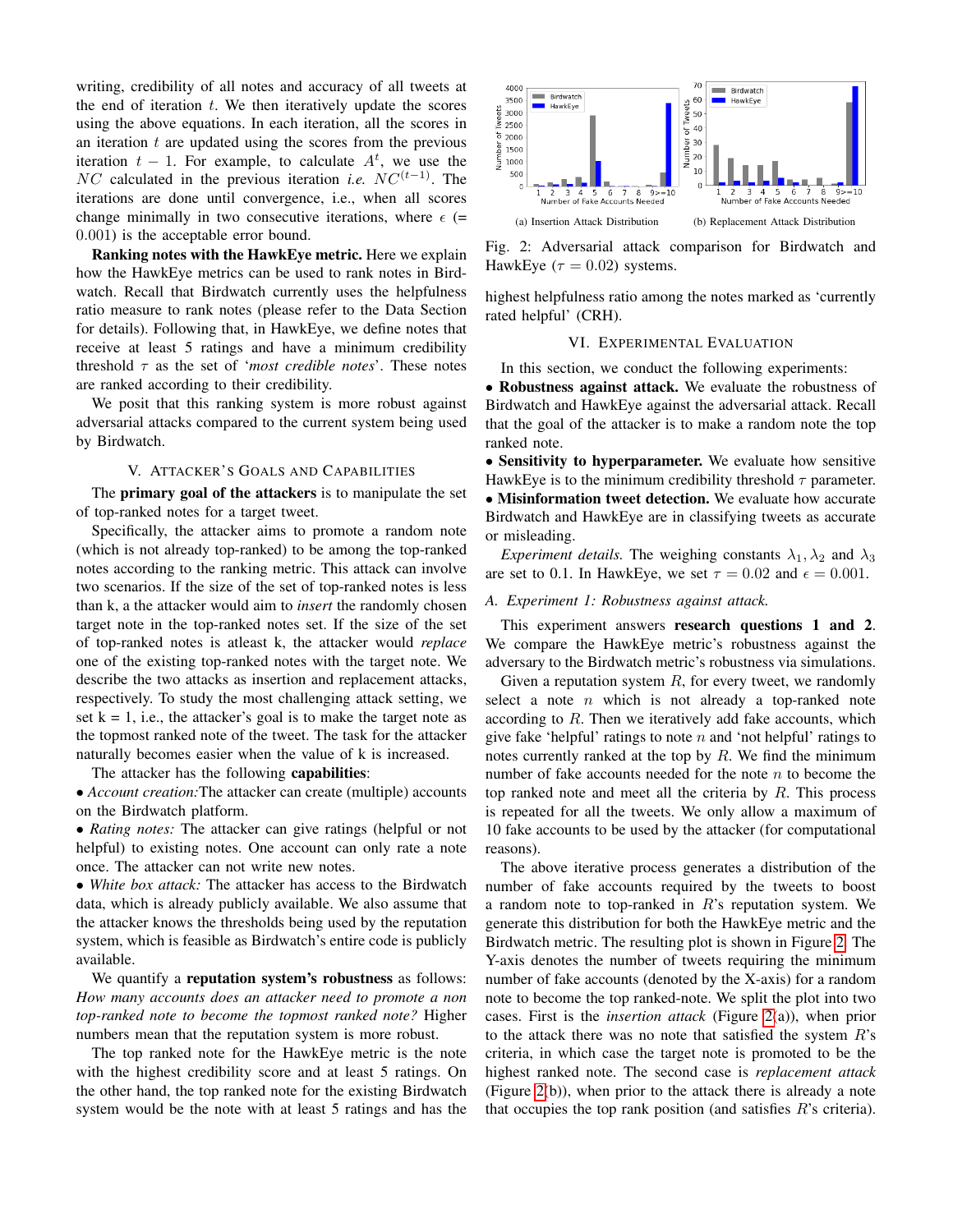<span id="page-6-0"></span>

Fig. 3: Adversarial attack plots for HawkEye system with different parameters.

Here the target note replaces the current top ranked note as the new top ranked note after the attack.

First, we notice that there are more insertion attack cases than replacement attack cases. Next, we see that for the Birdwatch metric, the peak in the insertion attack plot is at 5 fake accounts, which, you may recall, is the minimum number of ratings that are required for a note to quality as a CRH note. Third, we find that number of fake accounts needed in HawkEye is significantly higher than that in Birdwatch. The curves for HawkEye have shifted more towards the right compared to Birdwatch, which indicates higher robustness of the HawkEye system.

To statistically compare the distributions, we run a pairedt test to assess if the samples for the Birdwatch metric and HawkEye the metric have identical expected values.

We find that in both the insertion and the replacement attack case, the distributions are statistically different with p-values  $< 0.05$ . The expected value of HawkEye system is higher than the Birdwatch system. This proves that the proposed HawkEye system has a higher robustness than the Birdwatch system.

<span id="page-6-1"></span>

| $\tau$ | <b>Insertion p-value</b> | Replacement p-value |
|--------|--------------------------|---------------------|
| 0.01   | 1.08e-17                 | 0 97                |
| 0.02   | 0.0                      | 7.27e-07            |
| 0.03   | 0.0                      | 0.01                |

TABLE I: Paired t-test p-values comparison. *B. Experiment 2: Sensitivity to τ.* 

Next, we evaluate the sensitivity of the  $\tau$  parameter in HawkEye, i.e., the minimum credibility threshold. Naturally, as  $\tau$  increases, so does the difficulty of breaking the HawkEye system. In addition to  $\tau = 0.02$ , here we test for two more  $\tau$ values of 0.01 and 0.03. The plots for both the insertion and replacement attacks are shown in Figure [3.](#page-6-0) As expected, the curve shifts towards the right for the higher  $\tau$  value. Similar to the previous experiment, we also compare the curves with the Birdwatch system via paired t-test and report the p-values in Table [I.](#page-6-1) We find that both the insertion attack curves have a statistically significant p-value  $(< 0.05)$ . On the other hand, only the replacement attack plot of  $\tau = 0.03$  is significantly higher than Birdwatch.

# *C. Experiment 3: Misinformation tweet detection performance.*

This experiment answers research question 3. Here we compare the performance of Birdwatch's and HawkEye's reputation system in classifying tweets as accurate or misleading.

As the tweets do not have ground-truth labels, we seek the help of three non-author annotators to label the tweets as misinformation or accurate. We select 500 tweets from the entire set of tweets to be labeled. To help them make a more informed decision, we also supply several attributes around each tweet including the (1) tweet text and URL, (2) the user handle, display name, bio, user follower count and verification status, and (3) number of likes and retweets. The annotators mark each tweet as either accurate or misleading. A Fleiss Kappa score of 0.51 amongst the 3 annotators shows a moderate inter-rater agreement. The ground-truth label for each tweet is assigned as the majority of the three individual annotations. 124 tweets were assigned the misinformation label.

The predicted labels for the tweets for both the reputation systems, Birdwatch and HawkEye, are determined as follows. For the Birdwatch system, we count the number of helpful notes as the notes that have a helpfulness ratio of at least 0.84 (this threshold is used by Birdwatch). For each tweet, if the number of helpful notes that labeled the tweet as misleading are more than or equal to the number of helpful notes that labeled the tweet as not-misleading, we say Birdwatch classifies the tweet as misleading. We use this technique as Birdwatch does not define a standard way for tweet labeling.

Analogous to the above method, we employ a similar unsupervised method, to detect misinformation tweets for the HawkEye system. For each tweet, from the notes written for the tweet, we select notes having a credibility of at least 0.02. You may recall these credible notes by HawkEye. Among these notes, if the number of notes that labeled the tweet as misleading are more than or equal to the number of notes that labeled the tweet as not misleading, HawkEye classifies the tweet as misleading.

Furthermore, for the HawkEye system, we also employ a supervised learning technique that trains a model to detect misinformation tweets. We represent each tweet  $t$  as a feature vector of its accuracy scores across multiple runs of HawkEye for different combinations of values of the weighing constants  $\lambda_1, \lambda_2, \lambda_3$  and of the smoothing parameters  $\alpha_1, \beta_1, \gamma_1, \delta_1$  i.e.  $A(t|\alpha_1, \beta_1, \gamma_1, \delta_1, \lambda_1, \lambda_2, \lambda_3)\forall (\alpha_1, \beta_1, \gamma_1, \delta_1, \lambda_1, \lambda_2, \lambda_3) \in \mathcal{C}$ where  $C$  is the set of all parameter combinations. This is done to overcome biases that may creep in due to a single parameter setting. We choose the smoothing parameters values from 0, 1, 2 and the weighing constants  $\lambda_i$  from 0, 0.5, 1 and end up with  $3^7 = 2187$  combinations. For each tweet t in the 500 labeled tweets, we get the  $A(t)$  values for all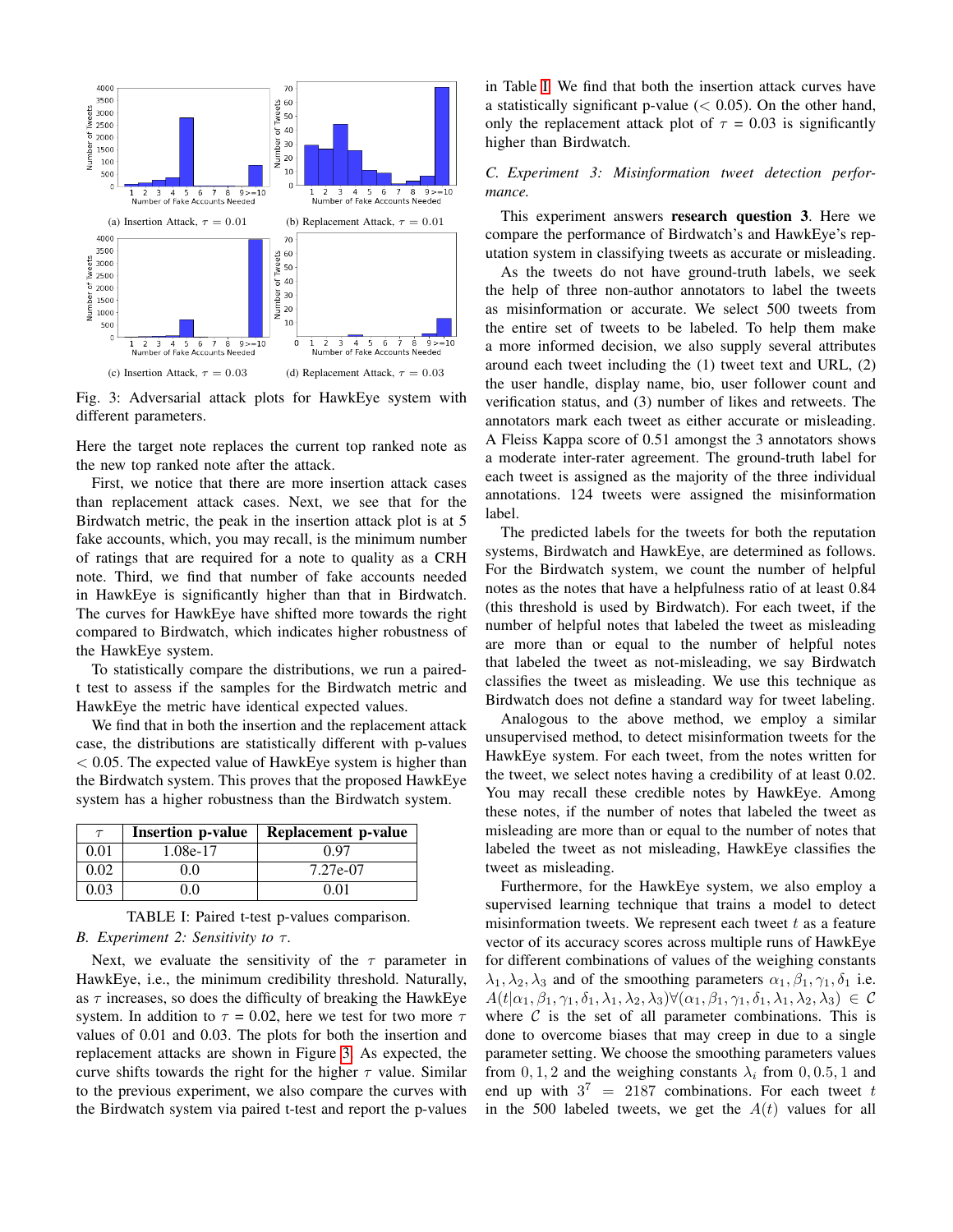<span id="page-7-29"></span>

| <b>Metric</b>         | <b>Birdwatch</b> | <b>HawkEye</b><br>(unsupervised) | <b>HawkEye</b><br>(supervised) |
|-----------------------|------------------|----------------------------------|--------------------------------|
| Precision             | 0.63             | 0.85                             | 0.79                           |
| Recall                | 0.25             | 0.74                             | 0.78                           |
| F <sub>1</sub> -score | ) 11             | 0.76                             | 0.78                           |

TABLE II: Misinformation tweet detection performance comparison between Birdwatch and HawkEye.

the parameter combinations, which forms a 2187-dimension vector for every tweet, representing our input training data. The output training data includes the human annotations as the ground-truth train labels. Using these vectors, we train a random forest classifier and conduct 10-fold cross validation on the 500 tweets. Average numbers across the ten folds are calculated.

All the results are shown in Table [II.](#page-7-29) We evaluate the classweighted average precision, recall and F1-scores.

The results in the table show that the HawkEye (unsupervised) algorithm performs better than the Birdwatch technique in identifying inaccurate tweets. This holds true across all three performance metrics. Between HawkEye unsupervised and HawkEye supervised, we see that the supervised version performs slightly better than the unsupervised one in terms of recall and F-1 score.

# VII. DISCUSSION AND CONCLUSION

In this work, we showed that HawkEye is more robust then Birdwatch's current system against adversaries who try to manipulate note rankings. The work has some limitations. First, the proposed system does not use the text information present in the notes. This is because the current note texts are mostly sparse. Textual feature can be included in the future when the text content is more useful. Second, we only study one type of adversarial attack. Robustness to other attacks remains to be an open challenge.

#### ACKNOWLEDGMENTS

This research is supported in part by NSF IIS-2027689 and IDEaS. We thank the ASONAM reviewers for their insightful comments and the members of the CLAWS Data Science research group for their feedback on paper. We thank Mohit Raghavendra, Soyoung Oh & Rohit Sridhar for annotating tweets.

#### **REFERENCES**

- <span id="page-7-0"></span>[1] K. Shu, A. Sliva, S. Wang, J. Tang, and H. Liu, "Fake news detection on social media: A data mining perspective," *ACM SIGKDD explorations newsletter*, 2017.
- <span id="page-7-7"></span>[2] S. Vosoughi, D. Roy, and S. Aral, "The spread of true and false news online," *Science*, 2018.
- <span id="page-7-2"></span>[3] N. Grinberg, K. Joseph, L. Friedland, B. Swire-Thompson, and D. Lazer, "Fake news on twitter during the 2016 us presidential election," *Science*, 2019.
- <span id="page-7-1"></span>[4] S. Kumar, R. West, and J. Leskovec, "Disinformation on the web: Impact, characteristics, and detection of wikipedia hoaxes," in *WWW*, 2016.
- <span id="page-7-3"></span>[5] S. Jiang, M. J. Metzger, A. J. Flanagin, and C. Wilson, "Modeling and measuring expressed (dis)belief in (mis)information," in *ICWSM*, 2020.
- <span id="page-7-4"></span>[6] E. S. Radwan and A. Radwan, "The spread of the pandemic of social media panic during the covid-19 outbreak," 2020.
- <span id="page-7-5"></span>[7] M. S. Islam, T. Sarkar, S. H. Khan, A.-H. M. Kamal, S. M. Hasan, A. Kabir *et al.*, "Covid-19–related infodemic and its impact on public health: A global social media analysis," *AJTMH*, vol. 103, 2020.
- <span id="page-7-6"></span>[8] E. Kaufman, "The social media, the mass media, violence and democracy. the arena for institutional weakening and citizens lack of confidence," 2018.
- <span id="page-7-8"></span>[9] S. Kumar and N. Shah, "False information on web and social media: A survey," *arXiv:1804.08559*, 2018.
- <span id="page-7-9"></span>[10] K. Sharma, F. Qian, H. Jiang, N. Ruchansky, M. Zhang, and Y. Liu, "Combating fake news: A survey on identification and mitigation techniques," *ACM TIST*, 2019.
- <span id="page-7-10"></span>[11] B. He, M. Ahamad, and S. Kumar, "Petgen: Personalized text generation attack on deep sequence embedding-based classification models," in *Proceedings of the 27th ACM SIGKDD Conference on Knowledge Discovery & Data Mining*, 2021, pp. 575–584.
- <span id="page-7-11"></span>[12] F. Alam, S. Shaar, F. Dalvi, H. Sajjad *et al.*, "Fighting the covid-19 infodemic: modeling the perspective of journalists, fact-checkers, social media platforms, policy makers, and the society," *arXiv:2005.00033*, 2020.
- [13] J. M. Burkhardt, *Combating fake news in the digital age*. American Library Association, 2017, vol. 53, no. 8.
- <span id="page-7-12"></span>[14] N. Micallef, B. He, S. Kumar, M. Ahamad, and N. Memon, "The role of the crowd in countering misinformation: A case study of the covid-19 infodemic," *IEEE BigData*, 2020.
- <span id="page-7-13"></span>[15] A. L. Wintersieck, "Debating the truth: The impact of fact-checking during electoral debates," *American politics research*, 2017.
- <span id="page-7-14"></span>[16] R. J. Sethi, "Crowdsourcing the verification of fake news and alternative facts," in *ACM Hypertext*, 2017.
- [17] J. Kim, B. Tabibian, A. Oh, B. Schölkopf, and M. Gomez-Rodriguez, "Leveraging the crowd to detect and reduce the spread of fake news and misinformation," in *ACM WSDM*, 2018.
- <span id="page-7-15"></span>[18] M. R. Pinto, Y. O. de Lima, C. E. Barbosa, and J. M. de Souza, "Towards fact-checking through crowdsourcing," in *IEEE CSCWD*, 2019.
- <span id="page-7-16"></span>[19] Y. Wang, W. Yang, F. Ma, J. Xu, B. Zhong, Q. Deng, and J. Gao, "Weak supervision for fake news detection via reinforcement learning," in *AAAI*, 2020.
- <span id="page-7-17"></span>[20] R. Denaux, F. Merenda, and J. M. Gómez-Pérez, "Towards crowdsourcing tasks for accurate misinformation detection." in *ASLD@ ISWC*, 2020.
- <span id="page-7-18"></span>[21] F. Tchakounté, A. Faissal, M. Atemkeng, and A. Ntyam, "A reliable weighting scheme for the aggregation of crowd intelligence to detect fake news," *Information*, vol. 11, no. 6, p. 319, 2020.
- <span id="page-7-19"></span>[22] S. Shabani and M. Sokhn, "Hybrid machine-crowd approach for fake news detection," in *IEEE CIC*, 2018.
- <span id="page-7-20"></span>[23] S. Tschiatschek, A. Singla, M. Gomez Rodriguez, A. Merchant, and A. Krause, "Fake news detection in social networks via crowd signals," in *WWW*, 2018.
- <span id="page-7-21"></span>[24] S. Kumar, B. Hooi, D. Makhija, M. Kumar, C. Faloutsos, and V. Subrahmanian, "Rev2: Fraudulent user prediction in rating platforms," in *ACM WSDM*, 2018.
- [25] S. Rayana and L. Akoglu, "Collective opinion spam detection: Bridging review networks and metadata," in *ACM SIGKDD*, 2015.
- <span id="page-7-22"></span>[26] G. Wang, S. Xie, B. Liu, and S. Y. Philip, "Review graph based online store review spammer detection," in *IEEE ICDM*, 2011.
- <span id="page-7-23"></span>[27] M. Jiang, P. Cui, A. Beutel, C. Faloutsos, and S. Yang, "Catchsync: catching synchronized behavior in large directed graphs," in *ACM SIGKDD*, 2014.
- <span id="page-7-24"></span>[28] S. Pandit, D. H. Chau, S. Wang, and C. Faloutsos, "Netprobe: a fast and scalable system for fraud detection in online auction networks," in *WWW*, 2007.
- <span id="page-7-25"></span>[29] A. Chetan, B. Joshi, H. S. Dutta, and T. Chakraborty, "Corerank: Ranking to detect users involved in blackmarket-based collusive retweeting activities," in *ACM WSDM*, 2019.
- <span id="page-7-26"></span>[30] U. Gadiraju, R. Kawase, S. Dietze, and G. Demartini, "Understanding malicious behavior in crowdsourcing platforms: The case of online surveys," in *CHI*, 2015.
- <span id="page-7-27"></span>[31] F. Daniel, P. Kucherbaev, C. Cappiello, B. Benatallah, and M. Allahbakhsh, "Quality control in crowdsourcing: A survey of quality attributes, assessment techniques, and assurance actions," *ACM CSUR*, 2018.
- <span id="page-7-28"></span>[32] B. Hooi, H. A. Song, A. Beutel, N. Shah, K. Shin, and C. Faloutsos, "Fraudar: Bounding graph fraud in the face of camouflage," in *ACM SIGKDD*, 2016.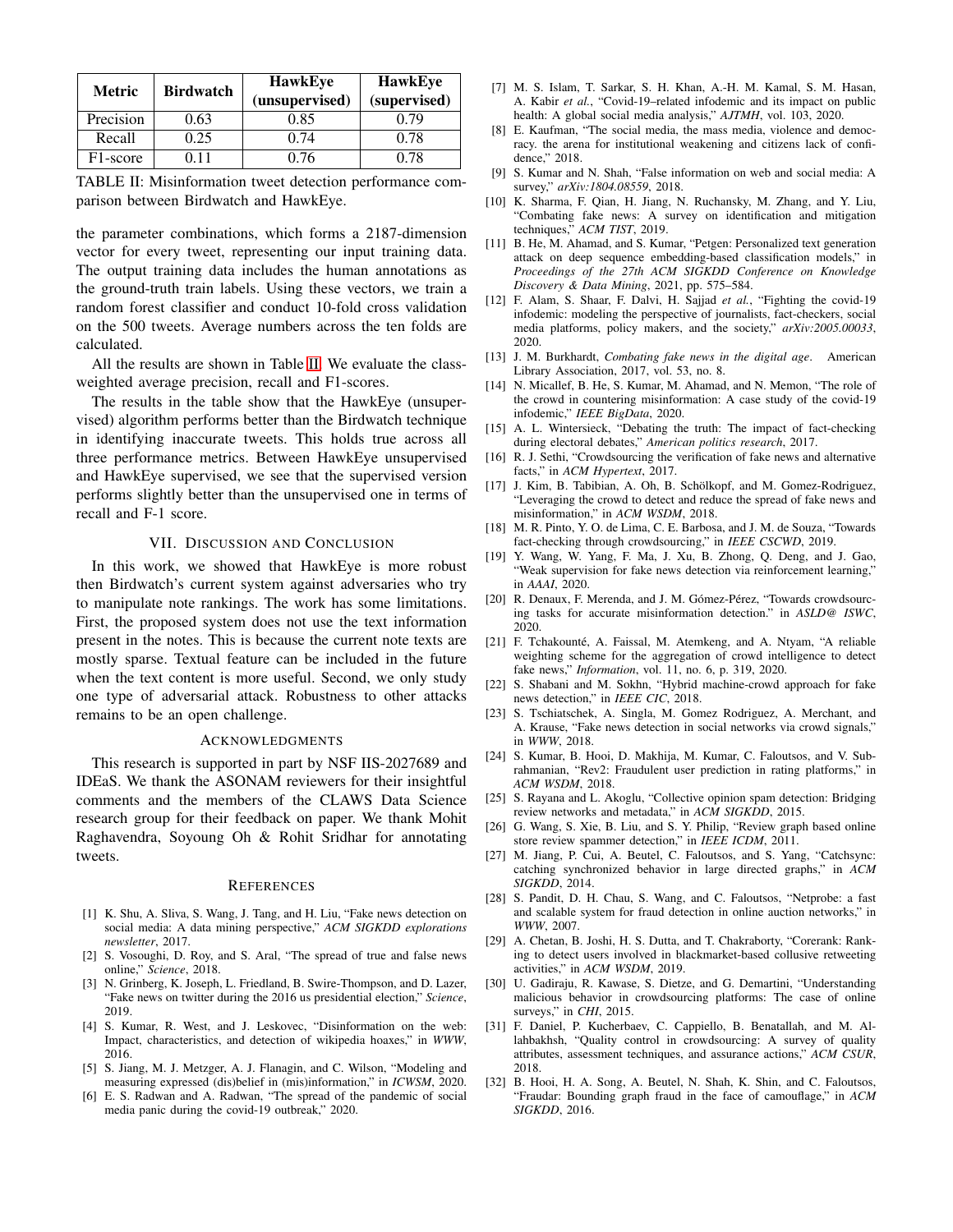- <span id="page-8-0"></span>[33] E.-P. Lim, V.-A. Nguyen, N. Jindal, B. Liu, and H. W. Lauw, "Detecting product review spammers using rating behaviors," *ACM CIKM*, 2010.
- <span id="page-8-1"></span>[34] A. Mukherjee, V. Venkataraman, B. Liu, and N. Glance, "What yelp fake review filter might be doing?" in *ICWSM*, 2013.

## APPENDIX A

In this section, we show that the proposed formulation satisfies the axioms.

#### • *Accuracy of a tweet:*

Consider two tweets  $t_1$  and  $t_2$ .

According to the formulation the accuracy of tweets  $t_1$  and  $t_2$  is respectively given by

$$
A(t_1) = \frac{\sum\limits_{(n,t_1)\in In(t_1)} NC(n) \cdot \text{verdict}(n, t_1)}{|In(t_1)|}
$$

and

$$
A(t_2) = \frac{\sum\limits_{(n,t_2)\in In(t_2)} NC(n) \cdot \text{verdict}(n, t_2)}{|In(t_2)|}
$$

**Case 1.** Now, consider the scenario where  $t_1$  and  $t_2$  have identically credible egonetworks such that  $verdict(n, t_1)$  >=  $verdict(h(n), t_2) \forall (n, t_1) \in In(t_1)$ 

Since the tweets have identically credible egonetworks,  $|In(t_1)| = |In(t_2)|$ . Hence, the comparison of the accuracies of the two tweets depends only on the respective weighted sums of the verdicts written for the tweets *i.e.*

$$
\sum_{(n,t_1)\in In(t_1)} NC(n)\cdot verdict(n,t_1)
$$

and

$$
\sum_{(n,t_2)\in In(t_2)} NC(n)\cdot\text{verdict}(n,t_2)
$$

Since the tweets are identically credible, they have a oneto-one mapping  $h: In(t_1) \to In(t_2)$  such that  $NC(n) =$  $NC(h(n)), \forall (n, t_1) \in In(t_1)$ . Hence, the comparison of their accuracies is dependent only on the respective sums of the verdicts written for the tweets *i.e.*

$$
\sum_{(n,t_1)\in In(t_1)}verdict(n,t_1)
$$

and

$$
\sum_{(n,t_2)\in In(t_2)}verdict(n,t_2)
$$

As verdict $(n, t_1) \geq$  verdict $(h(n), t_2), \forall (n, t_1) \in In(t_1)$ , we have :

$$
\sum_{(n,t_1)\in In(t_1)} NC(n) \cdot \text{verdict}(n, t_1)
$$
  

$$
>= \sum_{(n,t_2)\in In(t_2)} (h(n)) \cdot \text{verdict}(n, t_2)
$$
  

$$
\Rightarrow A(t_1) >= A(t_2)
$$

which satisfies axiom 1.

**Case 2.** Now, consider two tweets  $t_1$  and  $t_2$  with identical egonetworks. Thus, the two tweets have a one-to-one mapping  $h : In(t_1) \rightarrow In(t_2)$  with  $|verdict(n, t_1)| =$  $|verdict(h(n), t_2)|$ , where  $|In(t_1)| = In(t_2)|$ .

Thus, the comparison between the accuracies of the tweets depends only on the sum of the weighted verdict of notes received by the two tweets, with the weight being the note corresponding note credibilities. *i.e.*

$$
\sum_{(n,t_1)\in In(t_1)} NC(n)\cdot verdict(n,t_1)
$$

and

$$
\sum_{(n,t_2)\in In(t_2)} NC(n)\cdot verdict(n,t_2)
$$

If consider that for  $t_1$ , the positive verdict ('not misleading') notes have higher credibility than the positive notes of  $t_2$ and the negative verdict ('misleading') notes of  $t_1$  have lower credibility than the negative notes of  $t_2$ . Thus,

$$
NC(n) \geq NC(h(n))\forall (n, t_1) \in In^+(t_1)
$$

and

$$
NC(m) \leq NC(h(m))\forall (m, t_1) \in In^-(t_1)
$$

Since the one-to-one mapped verdicts for the tweets are of the same *absolute* value, the sum of the higher credibilities for  $t_1$  gets amplified in the positive direction, whereas, the sum of the lower credibilities for  $t_2$  become further negative.

$$
\sum_{(n,t_1)\in In(t_1)} NC(n) \cdot \text{verdict}(n, t_1)
$$
\n
$$
\geq \sum_{(n,t_2)\in In(t_2)} NC(n) \cdot \text{verdict}(n, t_2)
$$
\n
$$
\Rightarrow A(t_1) \geq A(t_2)
$$

which satisfies axiom 2.

## • *Credibility of a note:*

Consider two notes  $n_1$  and  $n_2$  written respectively by users  $u_1$  and  $u_2$ .

The credibilities of the notes are given by:

$$
NC(n_1) = \frac{1}{3} \left( \lambda_1 \frac{\sum_{(u_1, n_1) \in In(n_1)} TR(u_1) \cdot helpfulness(u_1, n_1)}{|In(n_1)|} + \lambda_2 TW(u_1) + \lambda_3 (1 - |A(t) - verdict(n_1, t)|) \right)
$$

and

$$
NC(n_2) = \frac{1}{3} \left( \lambda_1 \frac{\sum_{(u_2, n_2) \in In(n_2)} TR(u_2) \cdot helpfulness(u_2, n_2)}{|In(n_2)|} + \lambda_2 TW(u_2) + \lambda_3 (1 - |A(t) - verdict(n_2, t)|) \right)
$$

**Case 1.** Now, consider two notes  $n_1$  and  $n_2$  with identically trustworthy rating and writing egonetworks and with equal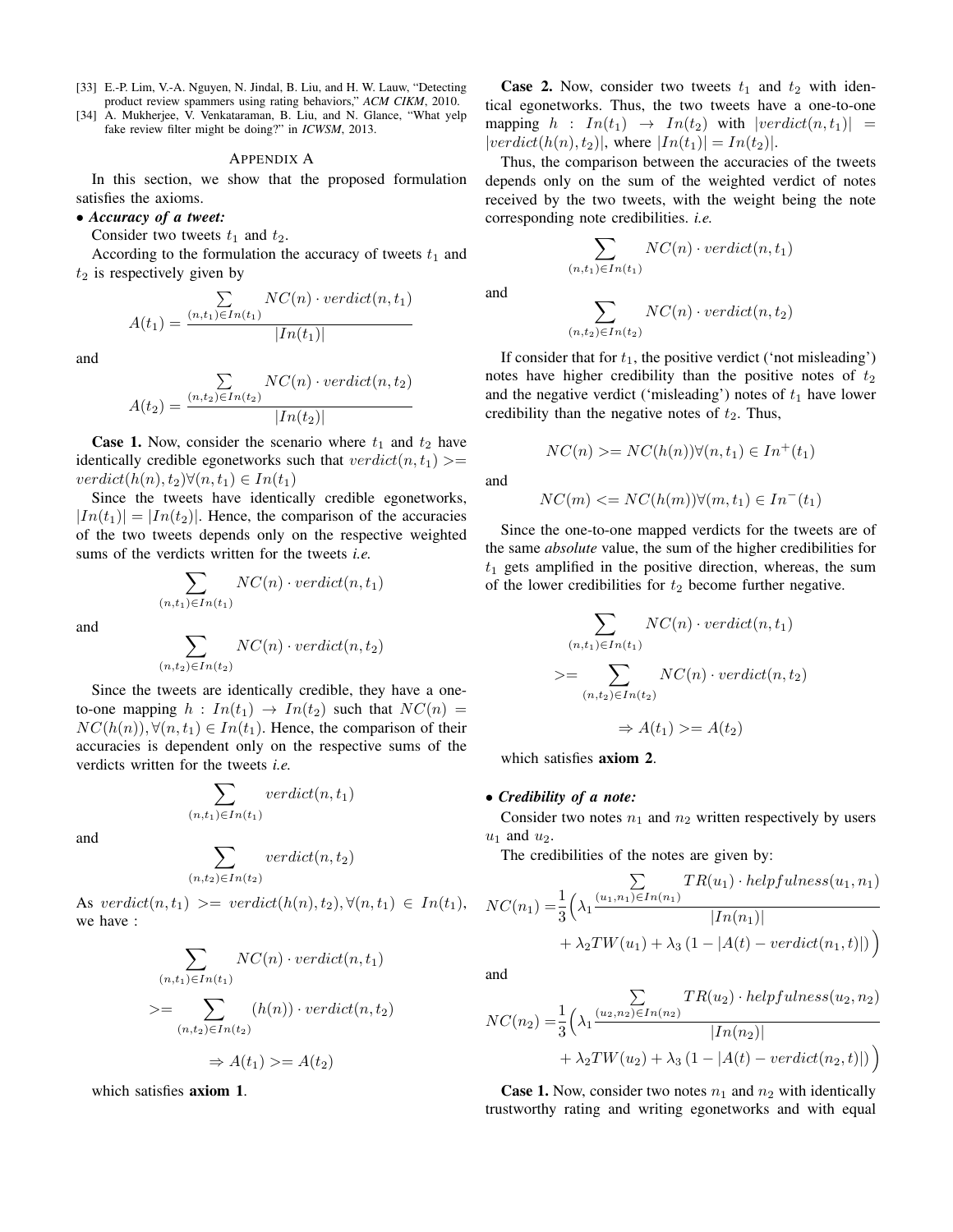verdicts to equally accurate tweets  $t_1$  and  $t_2$ . Hence,  $A(t_1)$  =  $A(t_2)$  and  $verdict(n_1, t_1) = verdict(n_2, t_2)$ .

Due to the two notes having identically trustworthy writing networks,  $TW(u_1) = TW(u_2)$ , and because of identically trustworthy rating networks, there is a one-to-one mapping  $h: In(n_1) \rightarrow In(n_2)$  with  $TR(u) = TR(h(u))$  where  $|In(n_1)| = |In(n_2)|.$ 

Hence, the comparison between the credibilites of the two notes depends only on the first term in the crediblity formulation, *i.e.* the sums of the helpfulness ratings received by the two notes *i.e.*

> $\sum$  $(u_1,n_1) \in In(n_1)$

and

$$
\sum_{(u_2,n_2)\in In(n_2)}helpfulness(u_2,n_2)
$$

 $helpfulness(u_1, n_1)$ 

Now, if we assume that for  $n_1$ , more 'helpful' ratings have been given than  $n_2$ , then

$$
\sum_{(u_1, n_1) \in In(n_1)} helpfulness(u_1, n_1)
$$
  

$$
>= \sum_{(u_2, n_2) \in In(n_2)} helpfulness(u_2, n_2)
$$
  

$$
\Rightarrow NC(n_1) \geq NC(n_2)
$$

which satisfies **axiom 3**.

**Case 2.** Consider two notes  $n_1$  and  $n_2$  with identical and identically trustworthy writing egonetworks, which give equal verdicts to equally accurate tweets  $t_1$  and  $t_2$ .

 $\therefore A(t_1) = A(t_2)$  and  $verdict(n_1, t_1) = verdict(n_2, t_2)$ .

Identical egonetworks mean  $|In(n1)| = |In(n2)|$  and that there is a one-to-one mapping  $h : In(n_1) \rightarrow In(n_2)$ with  $helpfulness(u, n_1) = helpfulness(h(u), n_2)$ . Identically trustworthy writing egonetworks additionally mean  $TW(u_1) = TW(u_2).$ 

Thus, the comparison of the credibilities of the two notes, depend only on the first term, *i.e.*

$$
\sum_{(u_1,n_1)\in In(n_1)} TR(u_1)\cdot helpfulness(u_1,n_1)
$$

and

$$
\sum_{(u_2,n_2)\in In(n_2)} TR(u_2)\cdot helpfulness(u_2,n_2)
$$

Further consider that for the  $n_1$ , more 'helpful' ratings have been given than  $n_2$ . Thus, there is a one-to-one mapping  $h : In(n_1) \rightarrow In(n_2)$  with  $TR(u) = TR(h(u))$  and  $helpfulness(u, n_1) \geq helpfulness(h(u), n_2) \forall (u, n_1) \in$  $In(n_1).$ 

$$
\therefore \sum_{(u_1,n_1)\in In(n_1)} TR(u_1) \cdot helpfulness(u_1,n_1)
$$

$$
\geq = \sum_{(u_2, n_2) \in In(n_2)} TR(u_2) \cdot helpfulness(u_2, n_2)
$$

$$
\Rightarrow NC(n_1) \geq NC(n_2)
$$

which satisfies axiom 4.

**Case 3.** Now, consider two notes  $n_1$  and  $n_2$  with identical and identically trustworthy rating egonetwork and with equal verdicts to equally accurate tweets  $t_1$  and  $t_2$ . Hence,  $A(t_1)$  =  $A(t_2)$  and  $verdict(n_1, t_1) = verdict(n_2, t_2)$ .

Because of identical egonetworks, there is a one-to-one mapping  $h: In(n_1) \to In(n_2)$  with  $helpfulness(u, n_1) =$  $helpfulness(h(u), n<sub>2</sub>)$ . Because of identically trustworthy rating egonetworks,  $TR(u) = TR(h(u)) \forall (u, n_1) \in In(n_1)$ , where  $|In(n_1)| = |In(n_2)|$ ,

Thus, the comparison of the credibilities of the two notes depends only on the second term *i.e.*  $TW(u_1)$  and  $TW(u_2)$ .

Now if, the first user has higher trustworthiness than the other,

$$
TW(u_1) \ge TW(u_2)
$$
  

$$
\Rightarrow NC(n_1) \ge NC(n_2)
$$

which satisfies axiom 5.

Case 4. Now, consider that the two notes have identically trustworthy rating and writing egonetworks. Because of the identically trustworthy writing networks,  $TW(u_1) =$  $TW(u_2)$ . Moreover, because of the identically trustworthy rating networks  $|In(n_1)| = |In(n_2)|$  and there exists a one-to-one mapping  $h : In(n_1) \rightarrow In(n_2)$  such that  $TR(u) = TR(h(u))$  with  $helpfulness(u, n_1) =$  $helpfulness(h(u), n_2), \forall (u, n_1) \in In(n_1)$ 

As a result, the comparison between the credibilities of the two notes is respectively dependent only on the third term in credibility formulation, *i.e.* the closeness of the verdict of the tweets for which notes are written *i.e.*  $1 - |A(t_1)$  $verdict(n_1, t_1)|$  and  $1 - |A(t_2) - verdict(n_2, t_2)|$ .

Now if one note, say  $n_1$  has the verdict closer to the tweet accuracy, then

$$
|A(t_1) - \text{verdict}(n_1, t_1)| \leq |A(t_2) - \text{verdict}(n_2, t_2)|
$$

$$
\Rightarrow 1 - |A(t_1) - verdict(n_1, t_1)| \geq 1 - |A(t_2) - verdict(n_2, t_2)|
$$

$$
\Rightarrow NC(n_1) >= NC(n_2)
$$

which satisfies axiom 6.

# • *Trustworthiness of user in writing notes:*

Consider two users with one-to-one mapping  $h$  $Out_n(u_1) \rightarrow Out_n(u_2)$ , such that  $|Out_n(u_1)| = |Out_n(u_2)|$ and  $NC(n) >= NC(h(n)) \forall n \in Out_n(u_1)$ .